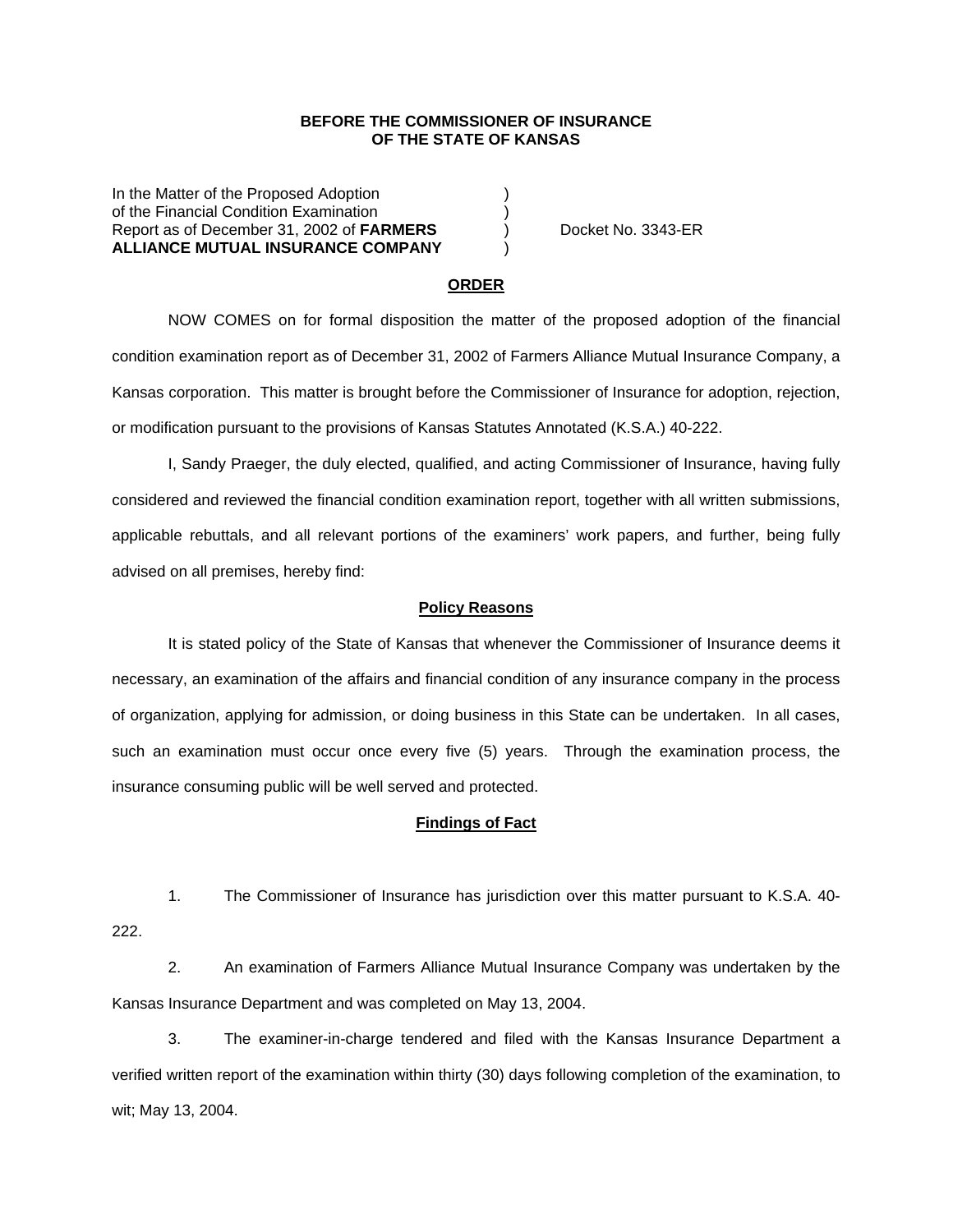4. Following receipt of the verified report, the Kansas Insurance Department transmitted the report to Farmers Alliance Mutual Insurance Company on May 14, 2004, with a duly executed notice advising the company of its opportunity to prepare and submit to the Kansas Insurance Department a written submission or rebuttal with respect to any and all matters contained in the report. Farmers Alliance Mutual Insurance Company was further advised that any written submission or rebuttal needed to be filed with the Kansas Insurance Department no later than thirty (30) days after receipt of the verified report.

 5. Farmers Alliance Mutual Insurance Company filed a written Rebuttal of the verified report on June 8, 2004.

 6. The Kansas Insurance Department transmitted the revised report to Farmers Alliance Mutual Insurance Company on June 9, 2004, with a duly executed notice advising the company of its opportunity to prepare and submit to the Kansas Insurance Department a written submission or rebuttal with respect to any and all matters contained in the report. Farmers Alliance Mutual Insurance Company was further advised that any written submission or rebuttal needed to be filed with the Kansas Insurance Department no later than ten (10) days after receipt of the verified report.

7. Farmers Alliance Mutual Insurance Company filed a written Acceptance of the verified report on June 10, 2004.

8. Based upon the written submission tendered by Farmers Alliance Mutual Insurance Company, the company took no exceptions to matters contained in the verified report.

 9. Within thirty (30) days of the end of the time period allowed for written submission or rebuttal, the Commissioner of Insurance fully reviewed the report, together with all written submissions and rebuttals provided by Farmers Alliance Mutual Insurance Company. The Commissioner of Insurance further reviewed all relevant workpapers.

 10. No other written submissions or rebuttals were submitted by Farmers Alliance Mutual Insurance Company.

## **Conclusion of Law**

11. K.S.A. 40-222(k)(2) provides: